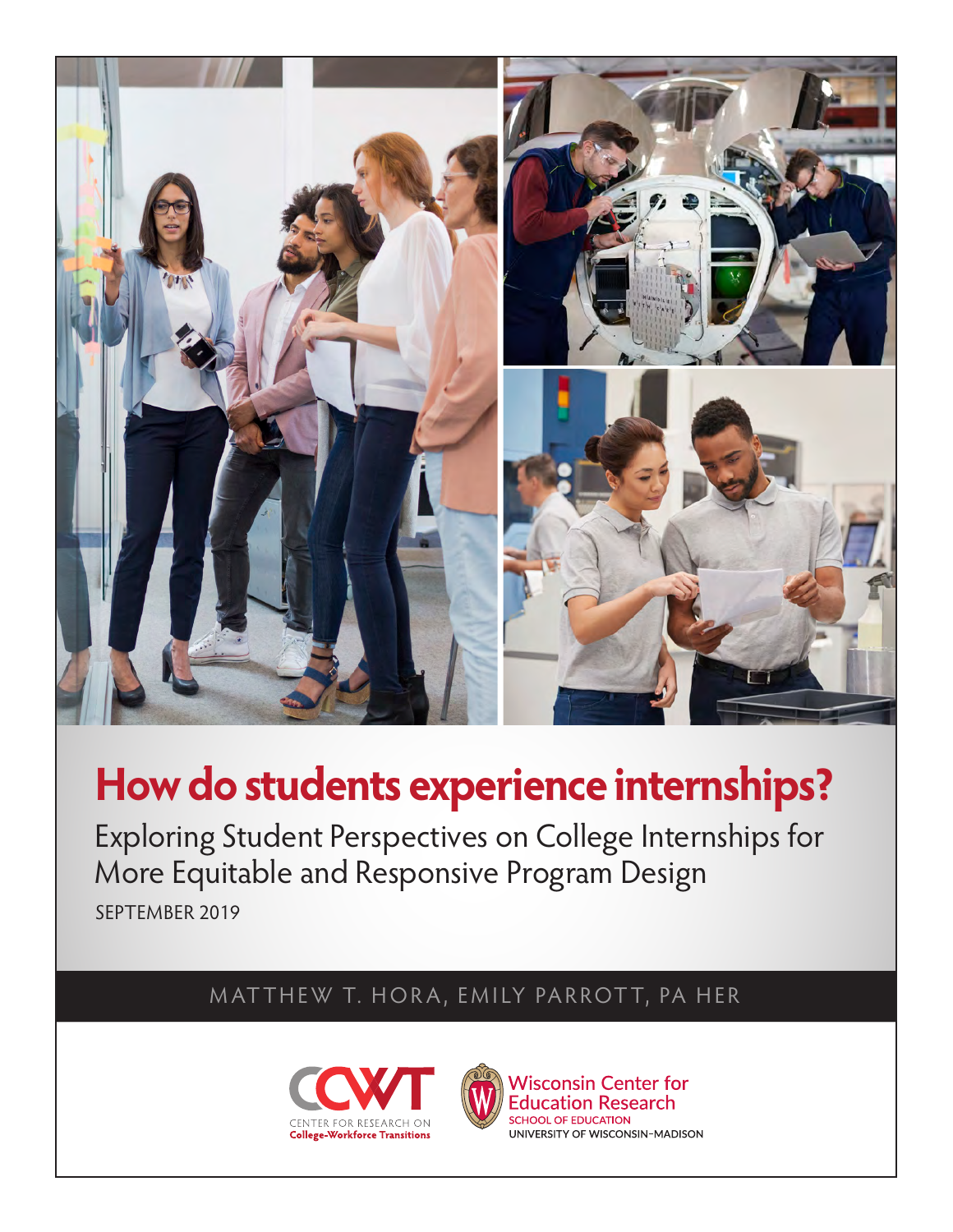# **Key findings**

- 1. Students conceptualized internships in more multi-faceted and complex ways than official definitions.
- 2. Standard internship definitions are often overly positive, contributing to an optimistic conception that minimizes the diverse challenges, risks and negative outcomes many students experience when pursuing an internship.
- 3. Our data suggests that students without prior internship experience had a less nuanced conception of the nature and value of internships.
- 4. Debates about employability tend to be dominated by employer and advocates' voices and interests, with little to no representation of students' interests.
- 5. Ignoring students' insights results in a basic lack of understanding of their internship experiences.
- 6. Including students in internship policy making is essential to reframing the discourse about internships and informing a more student-centered and user-friendly design approach that caters to individual student needs.

# **Introduction**

Internships are widely praised as a co-curricular activity that enhances students' employability and future wages.<sup>1</sup> Consequently, many government and postsecondary institutions around the world view internships as a cornerstone to their employability policies, in some cases making them mandatory for graduation.2 In the United States, the inclusion of internships as a "highThere is little empirical research on how college students understand and experience their internships.

impact" practice that contributes to student engagement and completion<sup>3</sup> has policymakers and professional associations advocating for their widespread adoption. At the same time, a growing body of empirical research is documenting the positive benefits of internships,<sup>4</sup> leading to what could be considered "the era of the internship" in global higher education.

However, one aspect of internships is poorly understood: how students themselves conceptualize and experience them. We know how educators and advocates define internships,<sup>5</sup> and there is also a promising line of inquiry examining students' opinions of their quality<sup>6</sup> and differences in how students and employers view program quality and efficacy.<sup>7</sup> But to date, no empirical research exists on how students define and conceptualize the internship experience on their own terms.

Association of American Colleges and Universities.

<sup>1</sup> Knouse, S. & Fontenot, G. (2008). Benefits of the business college internship. *A research review. Journal of Employment Counseling, 45*(2), 61-66.; Maertz, C., Stoeberl, P., & Marks, J. (2014). Building successful internships: lessons from the research for interns, schools, and employers. *Career Development International, 19*(1), 123-142.

<sup>2</sup> Klein, M., & Weiss, F. (2011). Is forcing them worth the effort? Benefits of mandatory internships for graduates from diverse family backgrounds at labour market entry. *Studies in Higher Education, 36*(8), 969-987; Silva, P., Lopes, B., Costa, M., Melo, A., Dias, G., Brito, E., & Seabra, D. (2018). The million-dollar question: can internships boost employment? *Studies in Higher Education, 43*(1), 2-21. 3 Kuh, G. (2008.) *High-impact educational practices: What they are, who has access to them, and why they matter.* Washington, DC:

<sup>4</sup> McHugh, P. (2017). The impact of compensation, supervision and work design on internship efficacy: implications for educators, employers and prospective interns. *Journal of Education and Work, 30*(4), 367-382.; Silva et al., 2018. Ibid.

<sup>5</sup> National Association of Colleges and Employers. (2018b). *2018 Student survey report.* Bethlehem, PA: NACE.

<sup>6</sup> Alpert, F., Heaney, J. & Kuhn, K. (2009). Internships in marketing: Goals, structures and assessment–Student, company and academic perspectives. *Australasian Marketing Journal, 17*(1), 36-45.

<sup>7</sup> Knemeyer, A. & Murphy, P. (2002). Logistics internships: Employer and student perspectives. *International Journal of Physical Distribution & Logistics Management, 32*(2), 135-152.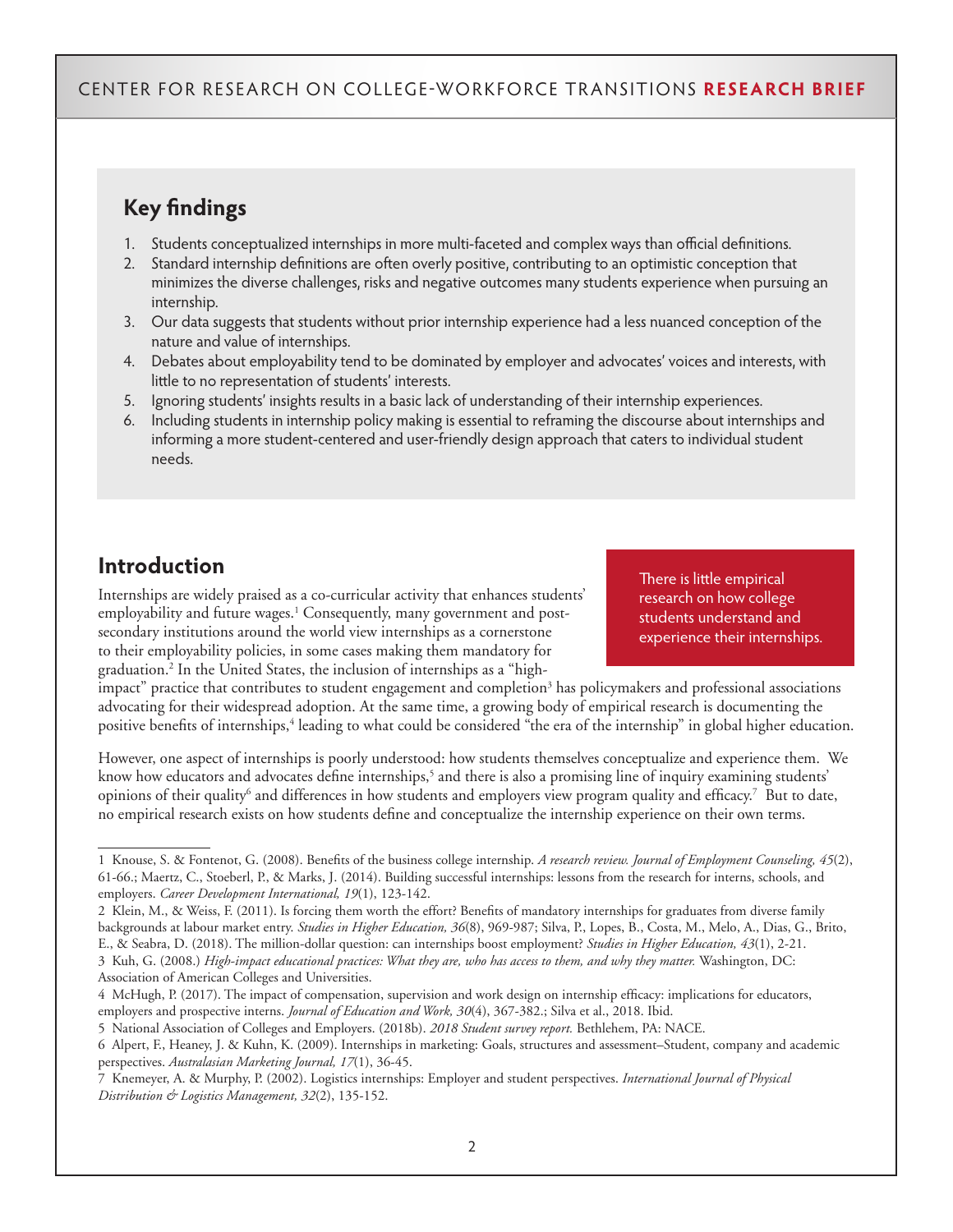There are at least three reasons why understanding students' perceptions of internships is important:

- 1. Debates about employability tend to be dominated by employers' and advocates' voices and interests, with little to no representation of students' interests.<sup>8</sup>
- 2. In order to center students' perspectives,<sup>9</sup> students need to be involved in the design of internship programs, including courses, pedagogical approaches and cocurricular experiences.<sup>10</sup>
- 3. Internships are part of a critical phase in students' psychological and professional development. Understanding how they are interpreting these experiences can provide valuable information for appropriate, positive, and effective program creation.<sup>11</sup>

Without these insights, however, current descriptions of internships reflect the preconceived assumptions of

#### **Understanding students' perceptions of internships is important because:**

- 1. Students' interests are underrepresented in debates about employability
- 2. In order to center students' perspectives, students need to be involved in the design of internship programs, including courses, pedagogical approaches and co-curricular experiences
- 3. Understanding how students interpret internship experiences can provide valuable information for creating more relevant programs.)

researchers and advocates. In this paper, we address this problem by drawing on theories and methods from cultural anthropology to document the "emic" or the insider perspectives of students.<sup>12</sup> This way, we aim to center student perspectives within discussions of employability and internships. 13 To elicit students' accounts, we use a free-listing method to document the words or phrases that are most salient to students as they consider the cultural domain of "internships." In this case, we gathered free-list data from 57 students at three U.S. colleges, and analyzed the data using saliency analysis, inductive thematic analysis, and techniques from social network analysis to address the following questions:

- **1. What are the most frequently and psychologically salient reported terms associated with internships?**
- **2. What underlying themes are evident in students' descriptions of these terms?**
- **3. What, if any, differences in term frequency, salience, and themes are apparent between students who have and who have not taken an internship?**

<sup>8</sup> Higdon, R. (2016). Employability: The missing voice: How student and graduate views could be used to develop future higher education policy and inform curricula. *Power and Education, 8*(2), 176-195.; Tymon, A. (2013). The student perspective on employability. *Studies in Higher Education, 38*(6), 841-856.

<sup>9</sup> Carini, R., Kuh, G., & Klein, S. (2006). Student engagement and student learning: *Testing the linkages. Research in higher education, 47*(1), 1-32. 10 Bovill, C., Cook-Sather, A., & Felten, P. (2011). Students as co-creators of teaching approaches, course design, and curricula: implications for academic developers. I*nternational Journal for Academic Development, 16*(2), 133-145.

<sup>11</sup> Hilton, S. & Slotnick, H. (2005). Proto-professionalism: how professionalisation occurs across the continuum of medical education. *Medical Education, 39*(1), 58-65.; Jackson, D. (2016). Re-conceptualising graduate employability: the importance of pre-professional identity. *Higher Education Research & Development, 35*(5), 925-939.; Lown, N., Davies, I., Cordingley, L., Bundy, C., & Braidman, I. (2009). Development of a method to investigate medical students' perceptions of their personal and professional development. *Advances in Health Sciences Education, 14*(4), 475-486.

<sup>12</sup> Wolcott, H. F. (1985). On ethnographic intent. *Educational Administration Quarterly, 21*(3), 187-203.

<sup>13</sup> Higdon, 2016. Ibid.; Tymon, 2013. Ibid.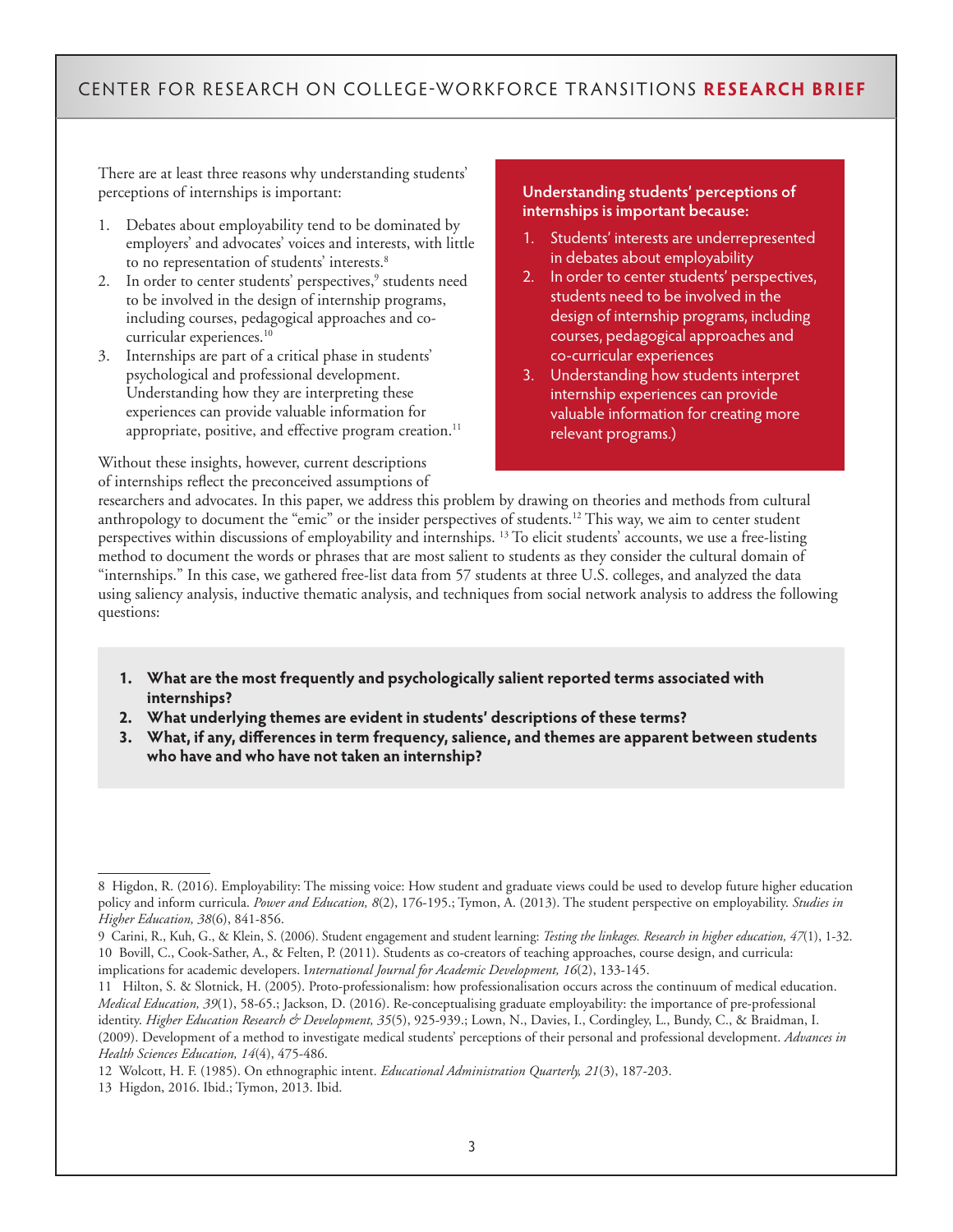# **Background**

Research on internships is increasing across disciplinary and national boundaries, as more governments and postsecondary institutions advocate for their inclusion in students' educational programs.14 However, despite this diverse literature, existing studies are only to a limited degree comparable and valid. One of the main problems is the lack of a standardized definition of internships.<sup>15</sup> In order to address this problem, the National Association of Colleges and Employers (NACE) developed the following internship definition:

*An internship is a form of experiential learning that integrates knowledge and theory learned in the classroom with practical applications and skills development in a professional setting. Internships give students the opportunity to gain valuable applied experience and make connections in professional fields they are considering for career paths, and give employers the opportunity to guide and evaluate talent.16*

There are several notable things about this definition. Firstly, this standardized definition erases the differences between the different perspectives of employers, educators, and students. Furthermore, it idealizes internships as uniformly facilitating students' social capital and professional networks. In reality, these are not guaranteed outcomes of an internship.

Consequently, NACE's 17 definition should be viewed as more aspirational than descriptive. Internships can, in fact, open a range of possibilities. But this homogenous definition obscures negative and potentially harmful aspects of internships, such as worker exploitation,<sup>18</sup> negative influences on students' career aspirations,<sup>19</sup> and how internships may reproduce inequality.<sup>20</sup> The presence and influence of definitions like these are one of the reasons why a more ethnographic and student-based account of internships is warranted.

### **The role of student voice: Principles of student-centered instruction**

NACE's description is more aspirational than descriptive, because professional connections are not a guaranteed outcome of internships. It suggests a homogenous, positive experience of internships, which obscures negative and problematic outcomes.

While research on students' opinions about the quality of their internship experiences exists,<sup>21</sup> these studies do not delve deeply into how students

construct their understandings of the experience itself. Specifically, there are three problems with the lack of insights into this process:

<sup>14</sup> See Narayanan, V., Olk, P., & Fukami, C. V. (2010). Determinants of internship effectiveness: An exploratory model. *Academy of Management Learning & Education, 9*(1), 61-80. for review

<sup>15</sup> National Association of Colleges and Employers. (2018ª). Position statement: U.S. internships. Bethlehem, PA: NACE.; Silva et al., 2018. Ibid.

<sup>16</sup> National Association of Colleges and Employers. (2018a). Ibid.

<sup>17</sup> National Association of Colleges and Employers. (2018a). Ibid.

<sup>18</sup> Chan, J., Pun, N., and Selden, M. (2015). Interns or workers? China's student labor regime. *Asia-Pacific Journal, 13*(36), 1–25.; Perlin, R. (2012). Intern Nation. London, UK: Verso Books.

<sup>19</sup> Walmsley, A., Thomas, R., & Jameson, S. (2012). Internships in SMEs and career intentions. *Journal of Education and Work, 25*(2), 185-204.

<sup>20</sup> Curiale, J. 2009. America's new glass ceiling: unpaid internships, the Fair Labor Standards Act, and the urgent need for change. *Hastings LJ,* 61, 1531.

<sup>21</sup> Alpert, F., Heaney, J., & Kuhn, K. (2009.) Ibid.; Cho, M. (2006). Student perspectives on the quality of hotel management internships. J*ournal of Teaching in Travel & Tourism, 6*(1), 61-76.; NACE, 2018b. 2018 Student survey report. Bethlehem, PA: NACE.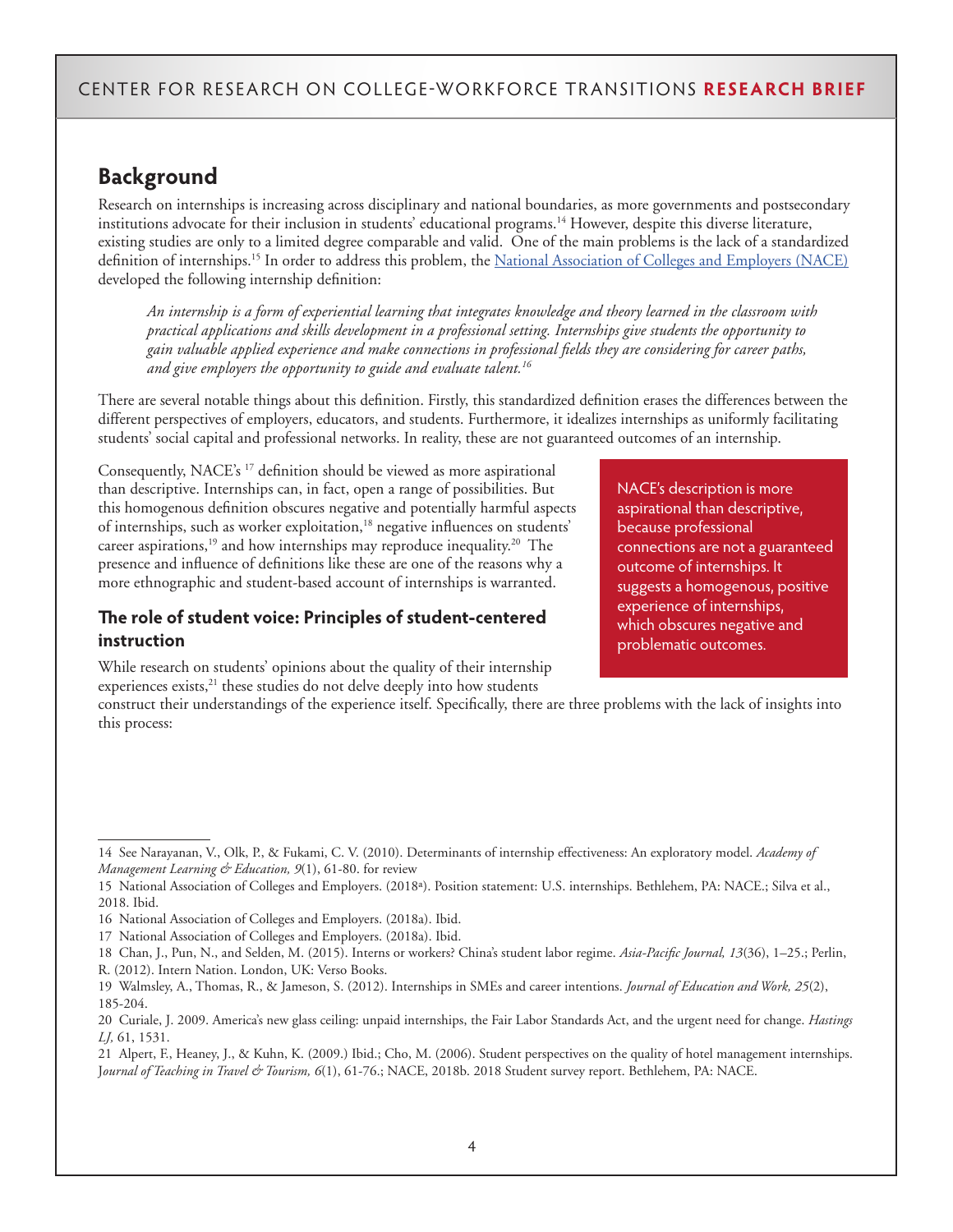**1. Existing power hierarchies facilitate the marginalization of student experiences in discussions about education. Employers and college administrators may suppress student voice in favor of their own interests.22**

Including students in these debates is not only a moral responsibility but also key to enhancing educational quality through the incorporation of "user feedback".23

**2. Students need to be actively engaged in the learning process.24**  Not only in crafting more engaging classroom activities, but also in codesigning courses, teaching methods, and the curriculum itself. This has a positive influence on student motivation, student-teacher relationships, and

Existing power hierarchies facilitate the marginalization of student experiences in discussions about education. Employers and college administrators may suppress student voice in favor of their own interests.

instructor understanding of student learning processes.<sup>25</sup> Student insights can then be incorporated into improving academic programs.26

**3. Educators need to understand how students are experiencing their entry into new professional communities, in order to adequately support their personal and professional growth.** 

Internships are a potentially transformative experience, where students are socialized into new professional cultures<sup>27</sup> and may begin to develop a "pre-professional identity".<sup>28</sup> With information about student experiences, educators can adjust how they advise students, $^{29}$  and how they design internship programs. $^{30}$ 

These reasons for accessing information about students' internship experiences raise the question—how can the field best elicit their accounts about internships?

# **Methods and Scope**

**Sites:** This paper draws on a larger mixed-methods, longitudinal study of internships at three post-secondary institutions:

- 1. a comprehensive Predominantly White Institution (PWI) with an undergraduate headcount of 4,168 students (hereafter named Institution A),
- 2. a technical college with 20,801 students (Institution B), and
- 3. a Historically Black College or University (HBCU) with 2,038 undergraduates (Institution C).

#### **The free-list method:**

The free-list method is commonly used in anthropological field research to document cultural domains, meaning the distribution of certain concept across a group. The technique entails asking respondents to list words or short phrases that come to mind regarding a specific concept.

23 Bovill, C., Cook-Sather, A., & Felten, P. (2011). Ibid.

<sup>22</sup> Cook-Sather, A. (2006.) Sound, presence, and power: "Student voice" in educational research and reform. *Curriculum Inquiry, 36*(4), 35.

<sup>24</sup> Carini, R., Kuh, G. & Klein, S. 2006. Ibid.

<sup>25</sup> Bovill, C., Cook-Sather, A., & Felten, P. (2011). Ibid.

<sup>26</sup> Matthews, K., Cook-Sather, A., and Healey, M. (2018). Connecting learning, teaching, and research through student-staff partnerships: toward universities as egalitarian learning communities. In V. Tong, A. Standen, & M. Sotiriou, eds., *Shaping higher education with students: ways to connect research and teaching.* London: University College of London Press.

<sup>27</sup> Dailey, S. (2016). What happens before full-time employment? Internships as a mechanism of anticipatory socialization. *Western Journal of Communication, 80*(4), 453-480.

<sup>28</sup> Trede, F., Macklin, R., & Bridges, D. (2012). Professional identity development: a review of the higher education literature. *Studies in Higher Education, 37*(3), 365-384.

<sup>29</sup> Lown, N., Davies, I., Cordingley, L., Bundy, C., & Braidman, I. (2009). Ibid.

<sup>30</sup> Rothman, M. (2007). Lessons learned: Advice to employers from interns. *Journal of Education for Business, 82*(3), 140-144.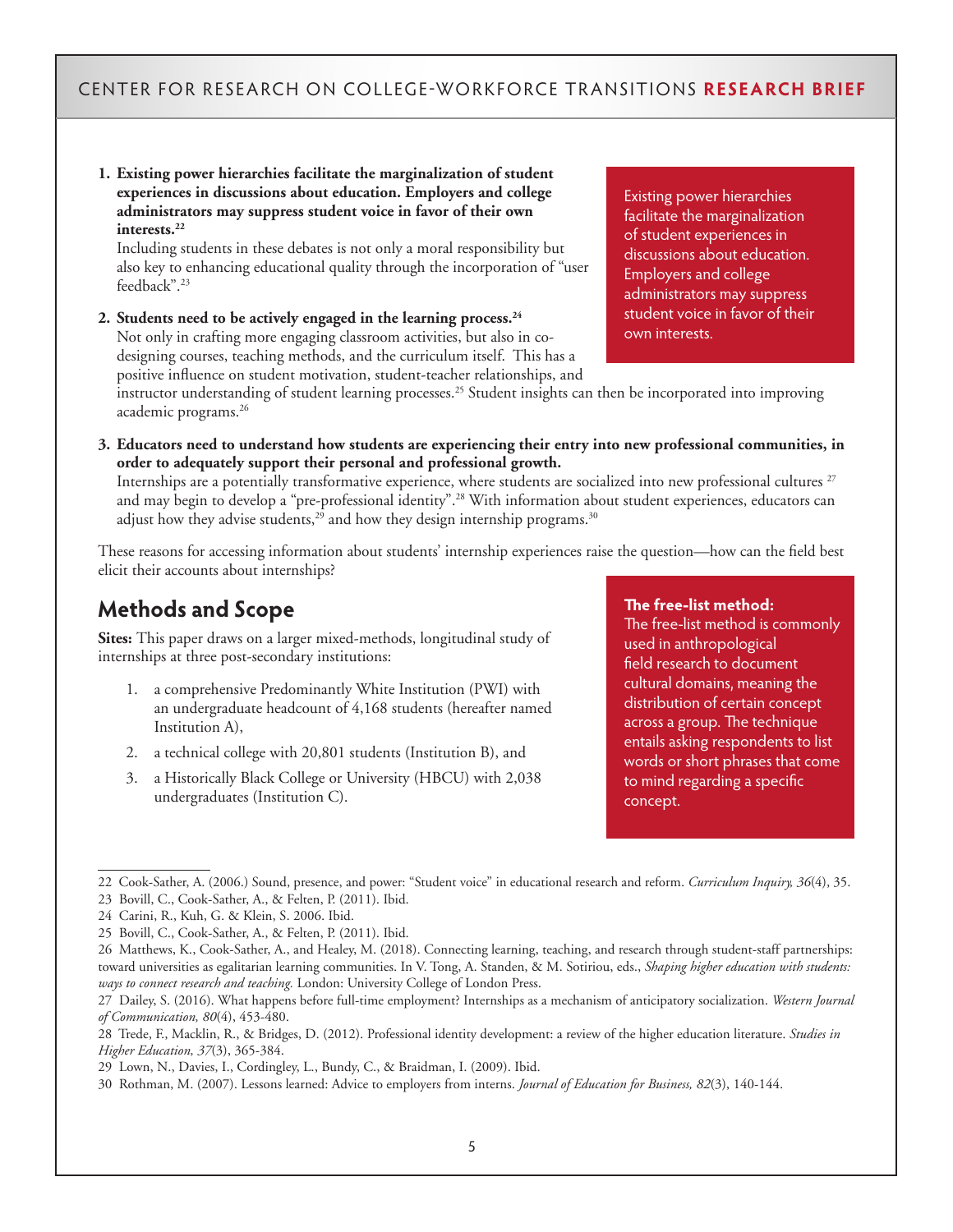**Sampling frame:** Students in their junior and senior years (Institutions A and C), or in the second half of their degree programs (Institution B)

**Data collection:** Focus groups with 57 students (two to four students per group).

During the focus groups, all students first completed a free-list exercise, where they were asked to identify short words or phrases associated with the term "internships." After completing their free-list, students were asked to elaborate on the first term on their lists and to explain what the term meant. Following this exercise, students were then asked several openended questions. For students who had taken an internship, questions were asked about their motivations for pursuing an internship, the nature of their work in the internship, etc. Students without an internship experience were asked about obstacles to pursuing internship opportunities and general concerns about internships and their future careers.

# **Data Analysis and Results**

In order to analyze students' responses, we completed the following steps, gaining different layers of insight as we proceeded:

#### **1. Conversion of raw data into standardized terms**

The first step was to convert the students' original responses into standardized terms. Therefore, two analysts independently reviewed the focus group transcripts for recurring, related themes. For instance, the standardized term "experience" encompasses several terms such as "hands-on experience," "work experience," and "new experience." (see Table 2).

| <b>Standardized Term</b> | <b>Raw Data Examples</b>                                                                                                                         |  |  |  |
|--------------------------|--------------------------------------------------------------------------------------------------------------------------------------------------|--|--|--|
| Experience               | Experience, hands-on experience, work experience, new experience,                                                                                |  |  |  |
| Learning                 | Learning, knowledge, educational, extra training, learning experience, repetition, difficult,<br>challenging, teaching, shadowing, training      |  |  |  |
| Paid                     | Paid, money, stipend, compensation,                                                                                                              |  |  |  |
| Connections              | Connections, networking, coworkers, network, meeting new people, friends, social capital,<br>relationships, connections to future career, people |  |  |  |
| Career                   | Career, job work, labor, in your career field, career moves                                                                                      |  |  |  |
| Advancement              | Advancement, possible job, foot-in-the-door, stepping stone, good for jobs, resume<br>booster, workshops, GRE & MCAT prep, beginning             |  |  |  |
| Unpaid                   | Unpaid, no compensation, little or no compensation, cheap labor                                                                                  |  |  |  |
| Opportunity              | Opportunity, opportunities, chance, career opportunities                                                                                         |  |  |  |
| Exploration              | Explore, exposure, new, test run, trying something new, try before you commit, trial and<br>error, new adventures, eye-opening                   |  |  |  |
| Temporary                | Temporary, short-term, short, summer, part-time, six months,                                                                                     |  |  |  |
| Research                 | Research                                                                                                                                         |  |  |  |
| Development              | Development, growth, inspiration, gaining skills, apprenticeship, personal development,<br>personal growth                                       |  |  |  |
| Future                   | Future, goals, setting/achieving goals, planning for the future, inside look at future career                                                    |  |  |  |

**Table 2. Raw Free List Data Examples of Standardized Terms**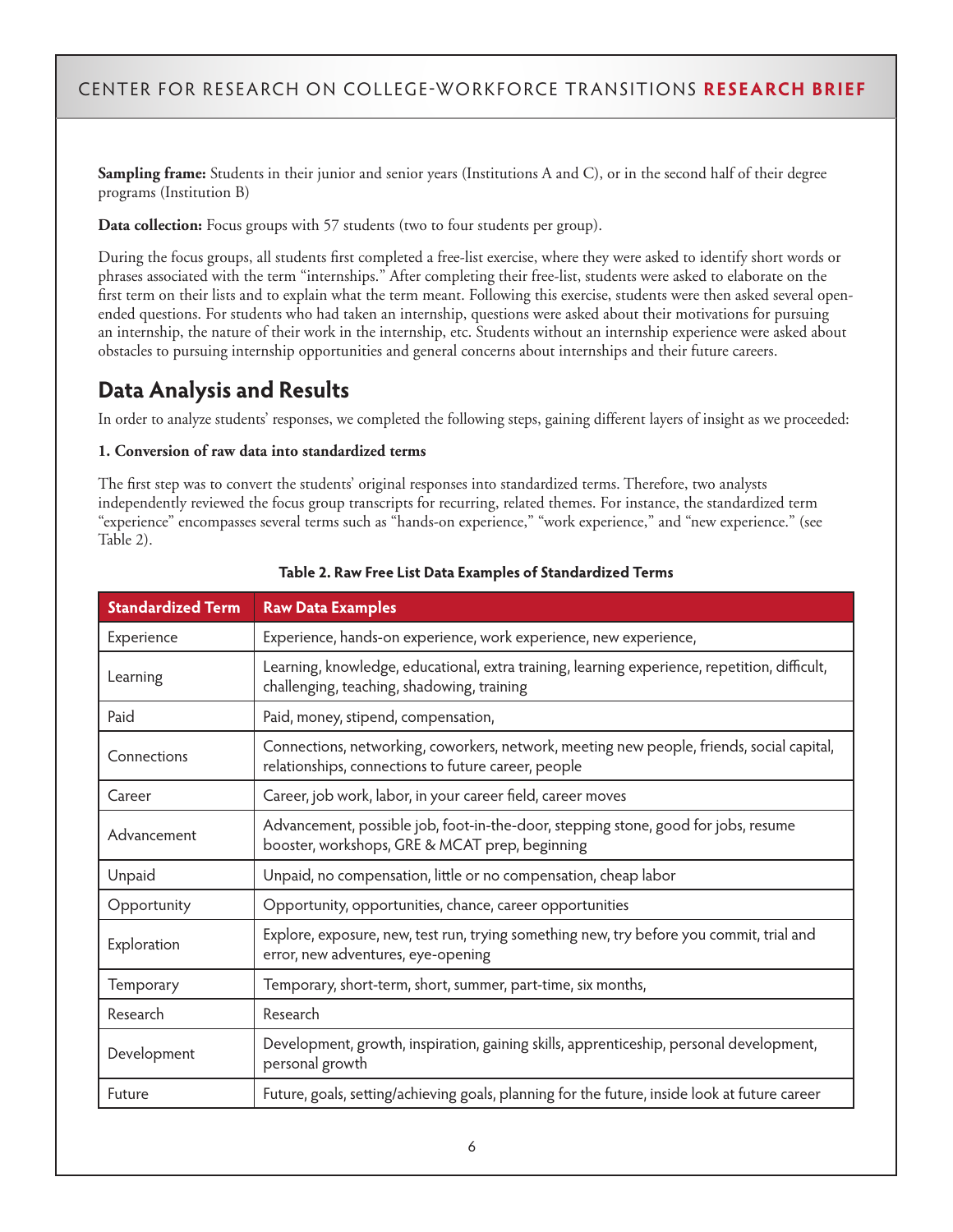#### **2. Frequency of term reference:**

Next, we used Anthropac software to identify the most frequently reported and salient terms<sup>31</sup>—first for the entire sample, then separately for students who had and who had not completed an internship.

*All* students most frequently reported "learning" (reported by 66.7% of participants), "experience" (61.4%), "advancement"  $(43.9\%)$ , and "connections"  $(40.4\%)$ .



#### **Figure 1. Frequency of free list terms**

For students who had taken an internship, the most frequently reported terms were "learning" (73.5%), "exploration" (58.5%), and "experience" (52.9%). Students who had not taken an internship reported the terms "experience" (73.9%), "learning" (56.5%), "unpaid" (43.5%) and "advancement" (43.5%) most frequently.

These results indicate the importance of concepts such as learning, experience, and advancement across the study sample, which shows some consistency in the cultural domain of "internships" for this group of students. However, the variation in term frequencies, particularly with respect to compensation (i.e., paid and unpaid), and the ideas of exploration and opportunity indicate differences between groups.

<sup>31</sup> Borgatti, S. (1992). ANTHROPAC version 4.0. *Columbia, South Carolina: Analytic Technologies.*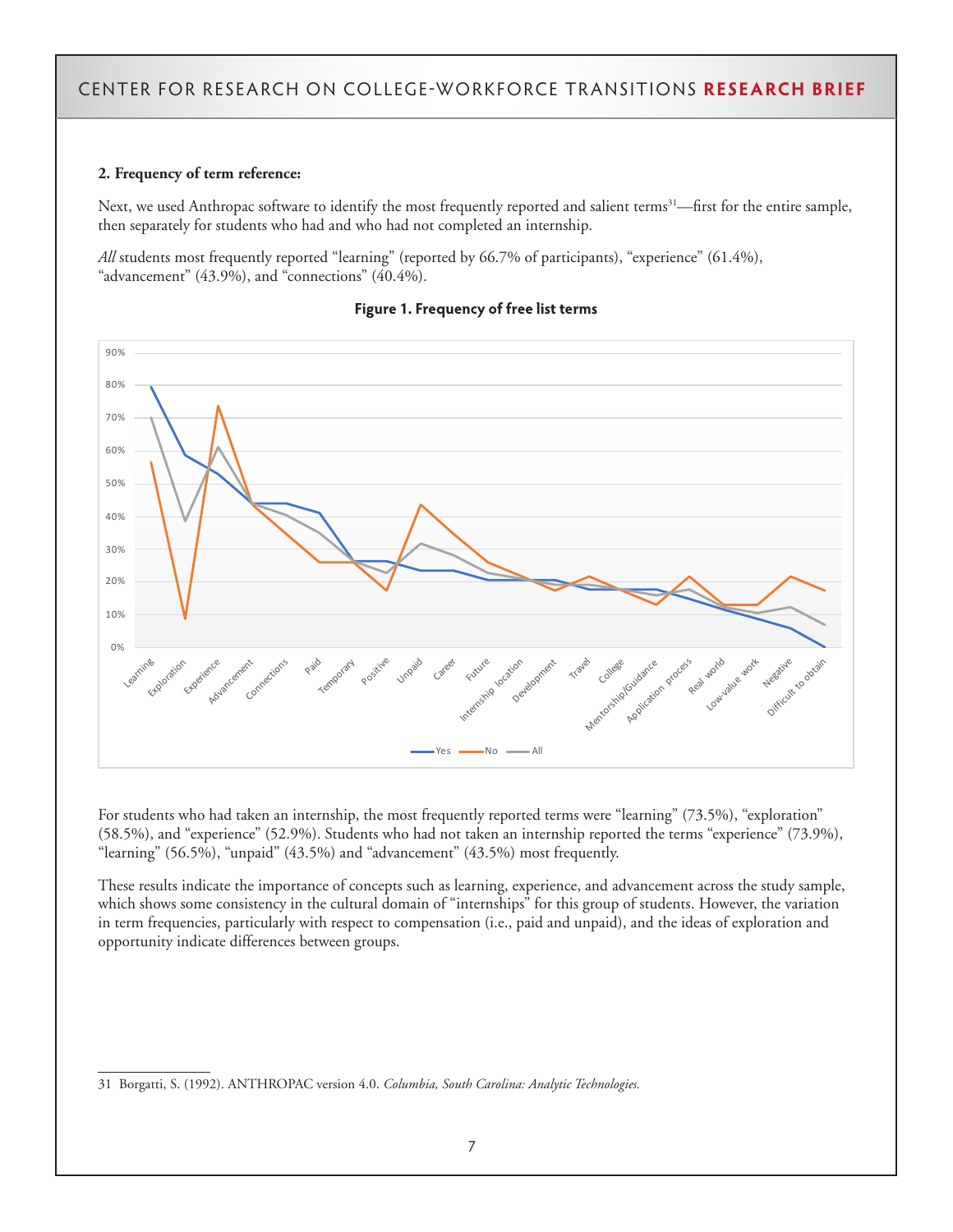Saliency is a measure that reflects the average percentile rank of a term across all respondent lists while weighting terms by the order each respondent reported them.<sup>32</sup> It indicates how much a term "stands out" from other terms.

#### **3. Saliency analysis of standardized terms**

As a basis for further analysis of the data, we searched for key words with a saliency score of .175 or higher. Eight terms met this criterion. The most salient concepts for all students included "experience" (0.479), "learning" (0.41), "paid" (0.256), and "connections" (0.226). These suggest a shared concern about issues related to gaining workplace experience, the experiential learning aspects of internships, compensation, and developing professional connections.

As with the term frequency results, some similarities and differences between the two groups of students are evident. For students who had an internship, the terms "experience" (0.46), "learning" (0.432), "paid" (0.302), and "exploration" (0.272) were most salient, while students who had not taken an internship held "experience" (0.508), "learning" (0.379), "career" (0.273), and "unpaid" (0.262) as the most salient terms. These results indicate that experience and learning are highly salient concepts across the sample, but that differences exist with respect to compensation and an emphasis on exploration and careers.

#### **4. Respondent elaborations of salient terms:**

We then analyzed students' utterances in response to questions posed after the free-list exercise. Through inductive open coding,33 we examined nuances of how they interpreted and discussed the most salient terms. The analysis indicated 18 themes. Below we report a selection of these standardized themes and their most prevalent connotations.

| <b>Experience</b>                                | <b>Learning</b>                              | <b>Career</b>                    | <b>Paid and unpaid</b><br>(compensation)    | <b>Connections</b>                         | <b>Opportunity</b>                   |
|--------------------------------------------------|----------------------------------------------|----------------------------------|---------------------------------------------|--------------------------------------------|--------------------------------------|
| Something<br>to get to be<br>competitive         | Occurs via hands-<br>on experiences          | Career<br>goals and<br>ambitions | Resignation about<br>unpaid internships     | Using personal<br>or family<br>networks.   | To learn and<br>advance in<br>career |
| Learning new<br>things                           | Develop new<br>understandings/<br>techniques | Re-starting a<br>career          | Money makes work<br>serious                 | Importance<br>of faculty<br>connections.   | Limited<br>opportunities             |
| Hands-on<br>experience<br>complements<br>college | Learn about<br>yourself/future               | Undecided<br>about career        | Many willing to<br>work for free            | Challenges with<br>developing<br>networks. | Chance to leave<br>home              |
| Exploring<br>career options                      | Learn about<br>professional<br>cultures      |                                  | Unpaid internships<br>untenable for<br>some |                                            |                                      |

<sup>32</sup> Smith, J. & Borgatti, S. (1997). Salience counts-and so does accuracy: Correcting and updating a measure for free-list-item salience. *Journal of Linguistic Anthropology, 7,* 208–209.

<sup>33</sup> Miles, M., Huberman, A., & Saldaña, J. 2013. *Qualitative data analysis: A method*s *sourcebook* (3rd edition.). California: SAGE.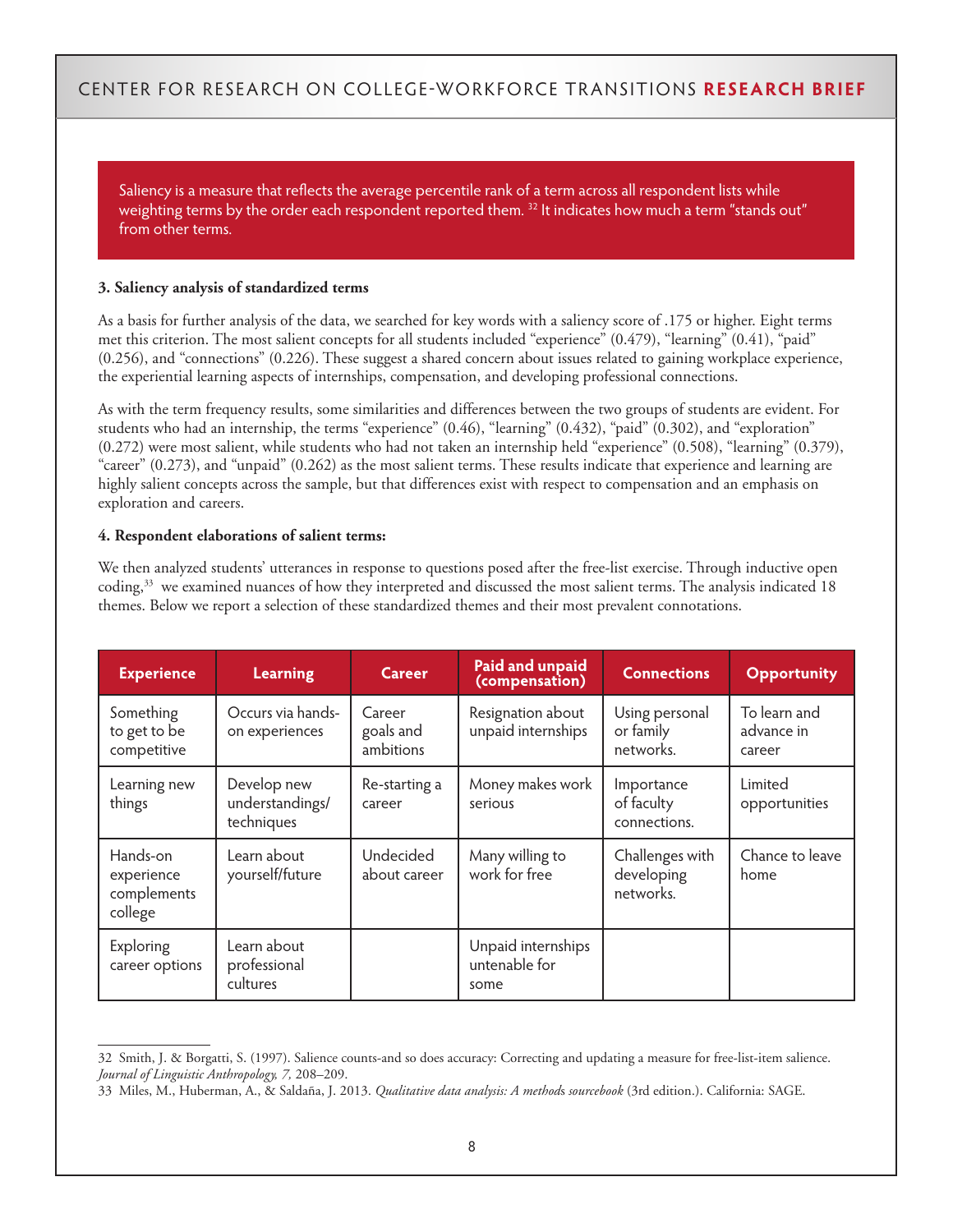#### **• Experience:**

The most prevalent way that students discussed the notion of "experience" was as *something to "get," to be competitive on the job market,* e.g. by "building up" one's resume. In several cases, an internship was described as an opportunity to get "*hands-on learning experience*" to complement academic knowledge, because it was unavailable or inapplicable in the classroom. Finally, some students reported that their internship experiences were primarily *as a form of career exploration.* For example, one student saw his internship as "a way to get work experience and understand the reality of whatever career choice I'm looking at."

#### **• Learning:**

For several students, the internship provided an opportunity to "learn by doing" *via hands-on experiences.* The internship provided the chance to take what was learned in the classroom and apply it in practice. Another way that students discussed the idea of learning was in relation to *learning about oneself and one's own future.* As one student reported, the internship was, "less about on-the-job learning, and more just personal growing for me with work in general."

#### **• Career:**

Most references to the term "career" pertained to students' *career goals and ambitions.* These statements included goals to "break into" fields. Some study participants were adults who were in the process of transitioning or *re-starting a career,* due to layoffs and/or a realization.

#### **• Paid and Unpaid:**

Several students showed *resignation and acceptance that many internships are unpaid,* as "the way things were" and a necessary price for valuable workplace experience. Some students mentioned that *money adds a level of seriousness* to their positions, with some equating pay with the value or importance an organization gave to their position. Several students in our study felt that an internship is a necessary addition to one's resume and *is so important that some are willing to work for free.* As one student explained: "the company knows" that you want to be there…and are paying you with experience." For many students in our sample, *money (or lack thereof) is a deciding factor* in their ability to take an internship. As one student said, "There's very few [internships] I could find where they will be paid, which could be difficult for some people who are trying to work to put themselves through school."

#### **• Connections:**

Some students reported *using personal or family networks,* in order to find and pursue an internship. Several students discussed the *importance of faculty connections,* e.g. of their advisors, in identifying internship opportunities, in some cases even before career service offices, because of faculty's direct connections with potential employers. A few students *described challenges with developing networks,* often due to lack of time.

#### **• Opportunity:**

Several students spoke about *opportunities to advance,* by learning new things about a profession or sector or by getting a new position. Many saw an internship as "an opportunity to get your foot in the door". Some students spoke about *limitations to opportunity,* especially due to time (e.g. in the case of full-time employed students) or location (e.g. in the case of students at rural universities).

#### **5. Differences between interns and non-interns**

Finally, we analyzed the differences between the utterances of interns and non-interns using comparative thematic analysis and affiliation graphing.

#### **Comparative thematic analysis**

Comparing the use of salient terms between the two groups of students revealed differences in interpretation and meaning.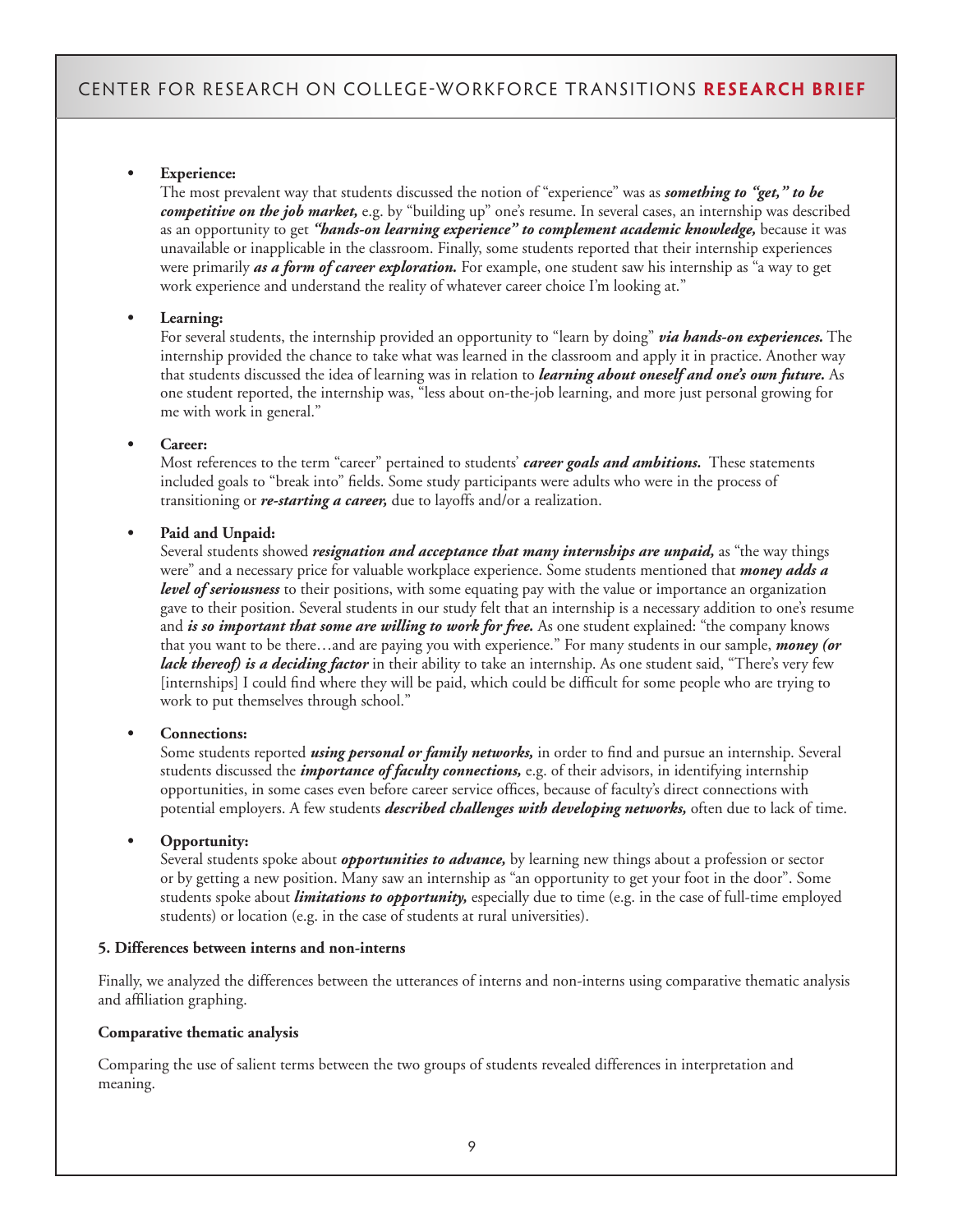- *Differences in discussing experience.* Students who had not participated in an internship referred to "experience" in vague terms—often referencing experience as something to "get." They also indicated internships as "a good way" to gain experience for future employment in general, but with few details regarding how, where, and in what form. In contrast, the students who had completed an internship spoke of experience in more detail, drawing on their own personal experiences. This group often referred to experiential education, emphasizing the application of academic knowledge to real-world situations.
- *Differences in discussing learning.* For students who had completed an internship, learning was primarily about the opportunity to build further skills by applying classroom knowledge to professional situations. In contrast, the students who had not completed an internship spoke about learning primarily in terms of learning how to "do a job". Observations from non-interns contained few insights about the application of conceptual knowledge to the field of practice, or of the potential to learn about one's own strengths and career goals.
- *Differences in discussing opportunity.* The term "opportunity" was referenced more often by students who had taken an internship than those who had not. Their observations centered on how internships "opened doors" and provided them with new professional opportunities. In contrast, non-interns did not frequently discuss this term.
- *Differences in discussing compensation.* Students who had not yet taken an internship spoke with some resignation about internships mostly being unpaid positions, whereas those who had taken an internship spoke about both paid and unpaid positions. This difference is also evident in the free-list data, which indicates that for non-interns, the association with internships being unpaid is particularly strong.

#### **Affiliation graphs**

We created two affiliation graphs $34$  showing the co-occurrence of terms students used to describe internship programs – one for students who had taken an internship (Figure 2) and one for students who had not taken an internship (Figure 3).



**Figure 2. Affiliation graph of terms reported by students who HAD NOT taken an internship.**

<sup>34</sup> Using the program Netdraw. See Borgatti, S. (2002). *Netdraw Network Visualization.* Harvard, MA: Analytic Technologies.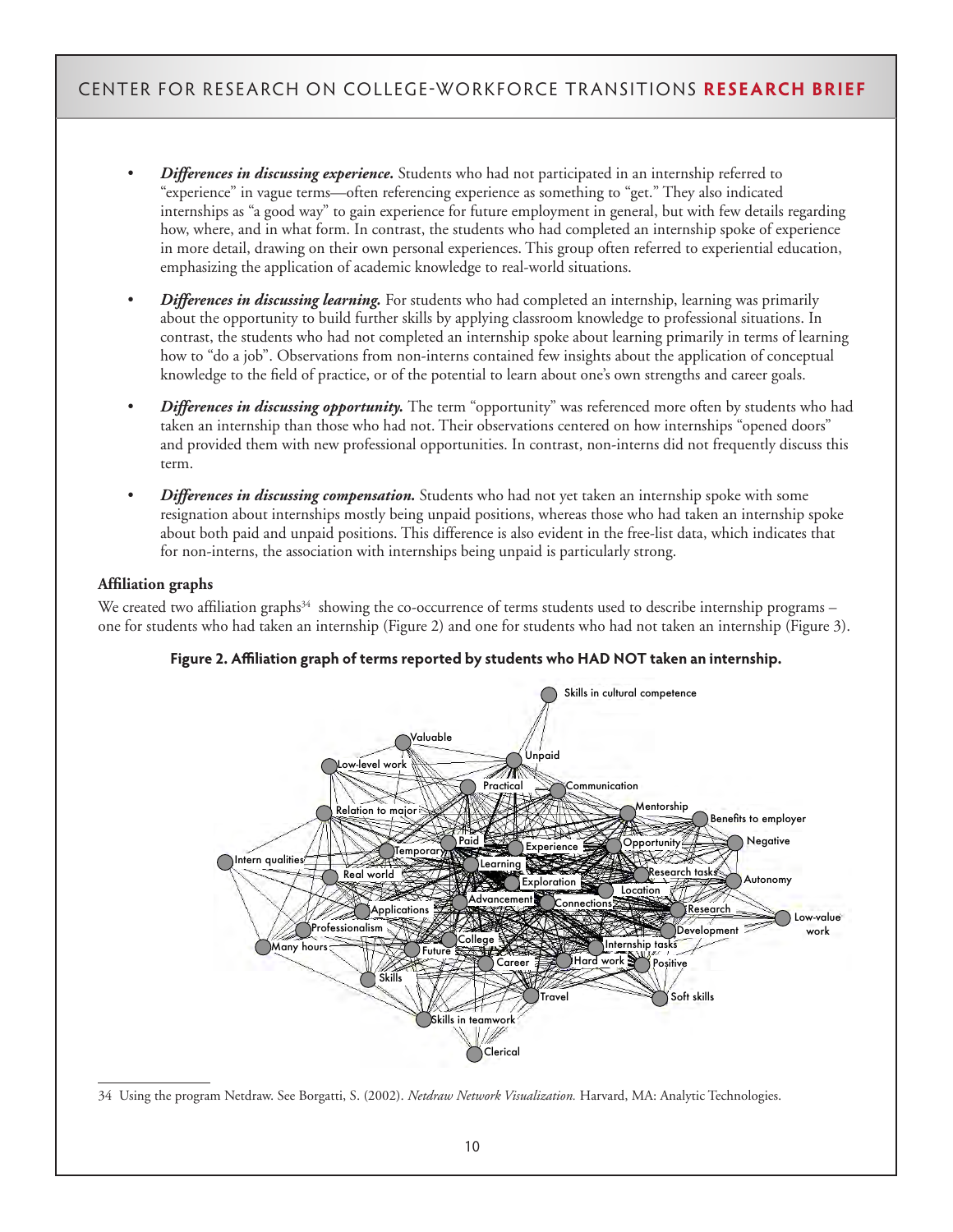

**Figure 3. Affiliation graph of terms reported by students who had taken an internship.**

In these graphs, terms that were frequently referenced are located near the center of each graph, such as "experience," "learning," "exploration," "future" and "connections". Terms that are connected by thick, dark lines represent terms that were frequently reported together, while terms connected by thin lines indicate less frequent co-occurrence.

"Network density is a general indicator of how connected people [or in this case certain codes] are in a network. It describes the proportion of links in a network relative to the total number of links possible."<sup>35</sup>

Essentially, the two graphs indicate a more complex and denser network of ideas and terms for the students who had taken an internship (density 0.5795) in comparison to those who had not (0.4813). Along with the results from the thematic analysis, this suggests that students who have not taken an internship have a less fine-grained and nuanced conception of the experience. These students also prioritize the role of compensation (both unpaid and paid), advancement, experience and learning as the core elements of the internship experience. In contrast, students who have had an internship also highlight the future, exploration, connections, opportunity and internship tasks and

Along with the results from the thematic analysis, this suggests that students who have not taken an internship have a less finegrained and nuanced conception of the experience.

locations. These conceptions not only reflect a more detailed perspective of the internship as a site for workplace tasks, but also an emphasis on exploration and the future that is less evident with students who have not yet had an internship.

<sup>35</sup> Department of the Army, Headquarters. (2014). *Social Network Analysis. Field Manual 3-24:* B11-B12.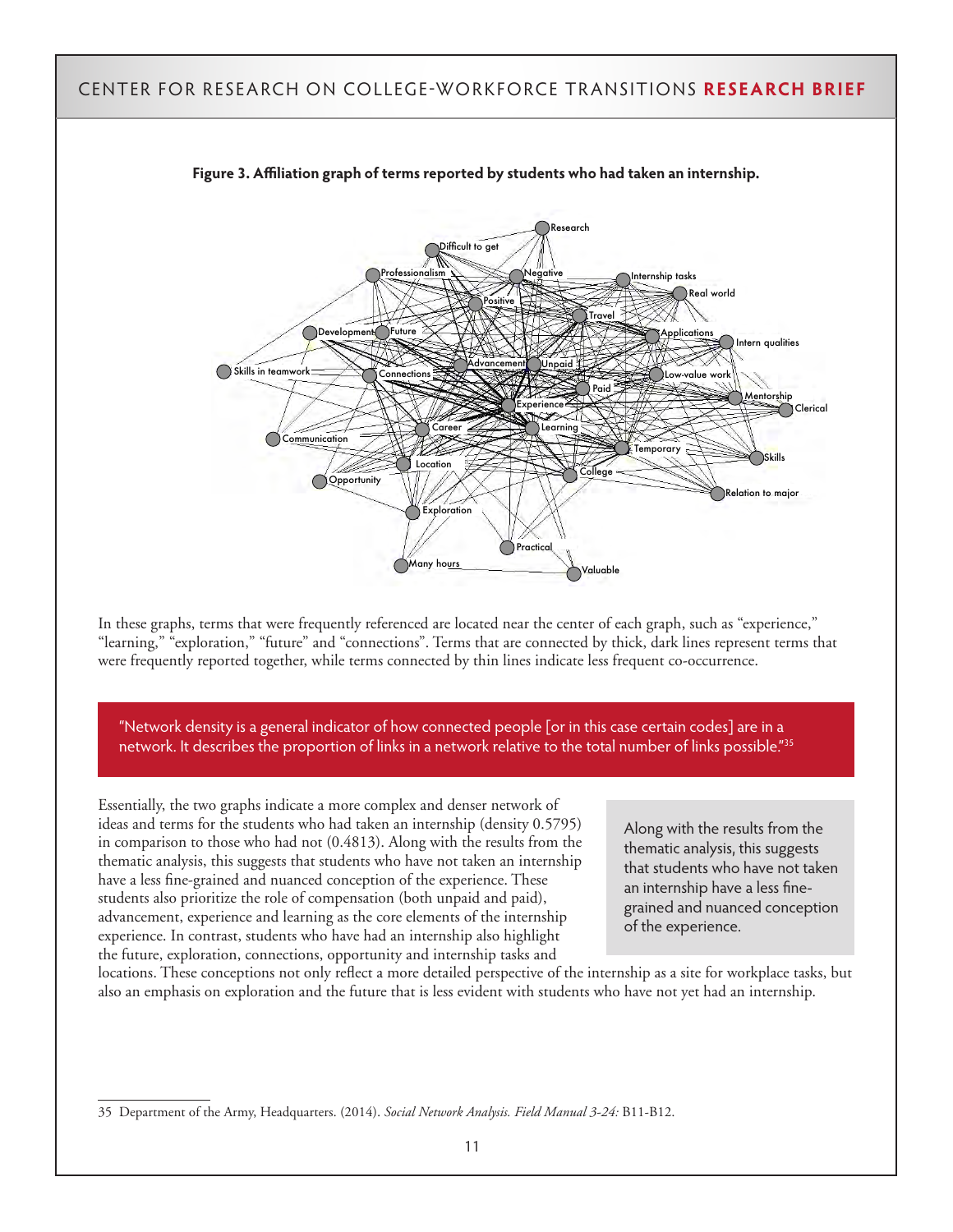# **Discussion**

The results from our study reveal that students conceptualized internships in more multi-faceted and complex ways than official definitions. We conclude that these definitions reflect a uni-dimensional and overly rosy view that overlooks critical features of student perspectives and development. We suggest that NACE's 36 influential definition of internships as a form of experiential learning with multiple student benefits, advances a homogenous and aspirational perspective of internships that does not align with student accounts.

The NACE  $37$  definition overlooks problematic features of internships themselves (e.g., inadequate pay, poor mentoring, inane tasks). For instance, one student in our study described his internship as one of the worst experiences of his life, with a supervisor that was disorganized and vindictive. Instead of acknowledging the prospect that an educational program may be potentially harmful to student success, aspirational definitions of internships portray an overly optimistic type of experience.

Another problem with the NACE38 definition is that it does not take students' level of knowledge of internships into consideration, which – as our data indicates -- varies considerably. Students who lacked internship experience largely viewed them as a vehicle to "get" experience that could strengthen their resume. Those who had taken an internship, in contrast, saw the benefits of the experience in terms of applying academic knowledge and as well as professional and personal exploration. Thus, former interns had a conception that was more akin to the NACE definition, while students lacking this experience had a much less rich, comprehensive, and accurate perspective.

But do these differences in how students and internship advocates define and perceive the experience really matter? We argue that yes, this disjuncture does matter, and for three primary reasons that we turn to next.

#### **1. Students need to be represented in discussions of internship programs**

Much of the discussion and debate about graduate employability tends to ignore the insights of students, while the voices and interests of the business community and policymakers are prominent and influential.<sup>39</sup> This absence of student voice is problematic for two reasons: (1) it is unethical to ignore and silence the interests of a group that has been historically marginalized and underrepresented in debates about education (i.e. students) and, (2) ignoring student voice results in a basic lack of understanding of their experiences and insights on matters ranging from what it takes to get a job<sup>40</sup> to which features of internships are most beneficial (e.g., orientations) and/or problematic (e.g., lack of transportation).<sup>41</sup> Consequently, including students in internship policy making is essential to not only re-frame the discourse about internships but also to inform a more student-centered and user-friendly approach to their design.

#### **2. Avoiding one-size-fits-all internship programs and responding to student situations**

Some scholars have argued that student "engagement" must go beyond increased involvement in classroom or campus activities, and should involve student participation in the educational design process itself.<sup>42</sup> To avoid one-size-fits-all approaches to internship design and advising, internship programs should adopt a similar approach.

<sup>36</sup> NACE, (2018a). Ibid.

<sup>37</sup> NACE, (2018ª). Ibid.

<sup>38</sup> NACE, (2018ª). Ibid.

<sup>39</sup> Higdon, R. (2016). Ibid.; Tymon, A. (2013). Ibid.

<sup>40</sup> Higdon, R. (2016). Ibid.

<sup>41</sup> Alpert, F., Heaney, J., & Kuhn, K. (2009.) Ibid. Cho, M. (2006). Ibid.; Knemeyer, A. & Murphy, P. (2002). Ibid.

<sup>42</sup> Bovill, C., Cook-Sather, A., & Felten, P. (2011). Ibid.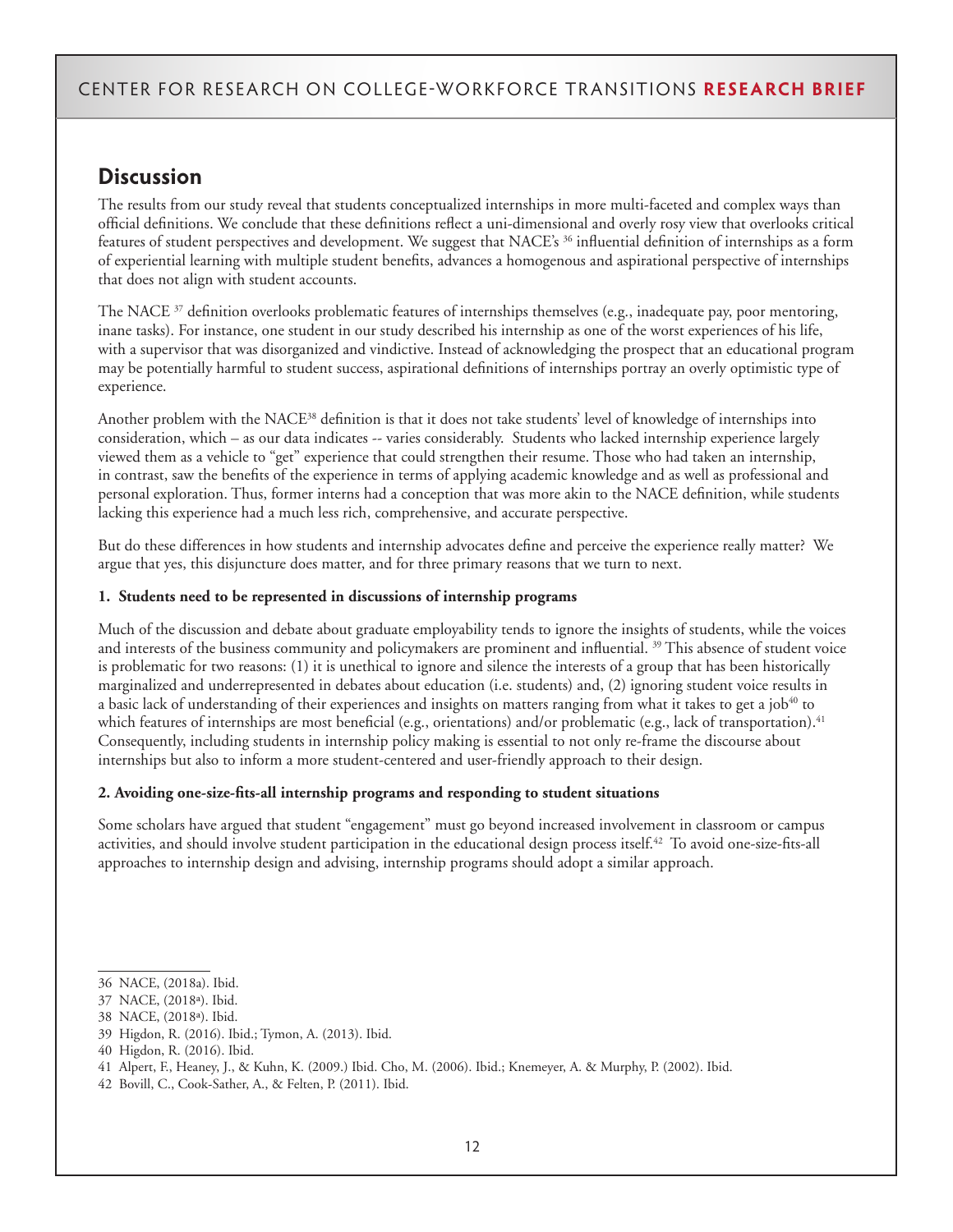As O'Neill observes, "the beauty of internships is that they can serve different purposes for different students".<sup>43</sup> Ideally, how a student is advised and how an internship is structured would vary depending on their unique goals and situations. Of course, in some cases (e.g., mandatory internships in allied health programs) such differentiation may not be possible, but in other situations, students will have considerable flexibility with respect to the type of internship they could pursue.

Our data also indicates that students lacking prior internship experience had a less nuanced conception of the nature and value of internships. In response, advisors could educate inexperienced students about the various benefits of internships, perhaps through orientation workshops or in-class presentations. Without education about internship types and benefits, students lacking prior experience could be at a disadvantage when pursuing opportunities, settling for inadequate positions.

#### **3. Facilitating self-reflection to spark development and inform program design**

One of the key insights from student-centered perspectives on development is that learning and professional growth are processes in which students actively construct their own identities and perceptions of opportunity.44 Having students actively reflect and articulate how they are constructing their own worlds, options, and sense of self would have two benefits. First, self-reflection is crucial for personal growth and development,<sup>45</sup> an important part of an effective internship. Second, career advisors can use these insights to tailor their counseling and advising to address students' own unique situations and goals.<sup>46</sup>

However, these issues raise questions about the ability of staff at postsecondary institutions and internship host organizations to adequately mentor and advise students. Ideally, colleges, universities, and employers will need to ensure that such skilled mentors are available, e.g. through allocating resources to hire and train such staff, with the goal of facilitating the personal and professional development of all student interns.

# **Conclusions**

Our findings contribute new insights into how students conceptualize college internships. Future research should investigate a larger sample, particularly across a variety of disciplines, countries, and institution types. Researchers and practitioners should explore how engaging students more substantively in internship design may function in practice.

Contrary to the common perception that students have similar goals and understandings of internships and gain uniformly positive experiences and outcomes, our data demonstrates that in fact, considerable variation exists. Consequently, our findings indicate that higher education professionals, policymakers, and workforce educators should include students in discussions about internships, keeping their diverse experiences and needs in mind.

# **Acknowledgments**

The authors wish to thank the student participants in this study, advisors, and administrators at participating institutions, and colleagues at the University of Wisconsin-Madison for their critiques and advice. We would also like to thank Vivien Ahrens for her excellent job in editing and distilling a long research paper down into this research report.

<sup>43</sup> O'Neill, N. (2010). Internships as a high-impact practice: Some reflections on quality. *Peer Review, 12*(4), 4–8. http://search.ebscohost. com.ezproxy.library.wisc.edu/login.aspx?direct=true&AuthType=ip,uid&db=aph&AN=57276395&site=ehost-live&scope=site

<sup>44</sup> Baxter Magolda, M. (2014). Self-authorship. New Directions for Higher Education, 166, 25–33.

<sup>45</sup> Savickas, M., Nota, L., Rossier, J., Dauwalder, J., Duarte, M., Guichard, J., &Van Vianen, A. (2009). Life designing: A paradigm for career construction in the 21st century. *Journal of Vocational Behavior, 75*(3), 239-250.

<sup>46</sup> Rothman, M. (2007). Ibid.; Trede, F., Macklin, R., & Bridges, D. (2012). Ibid.